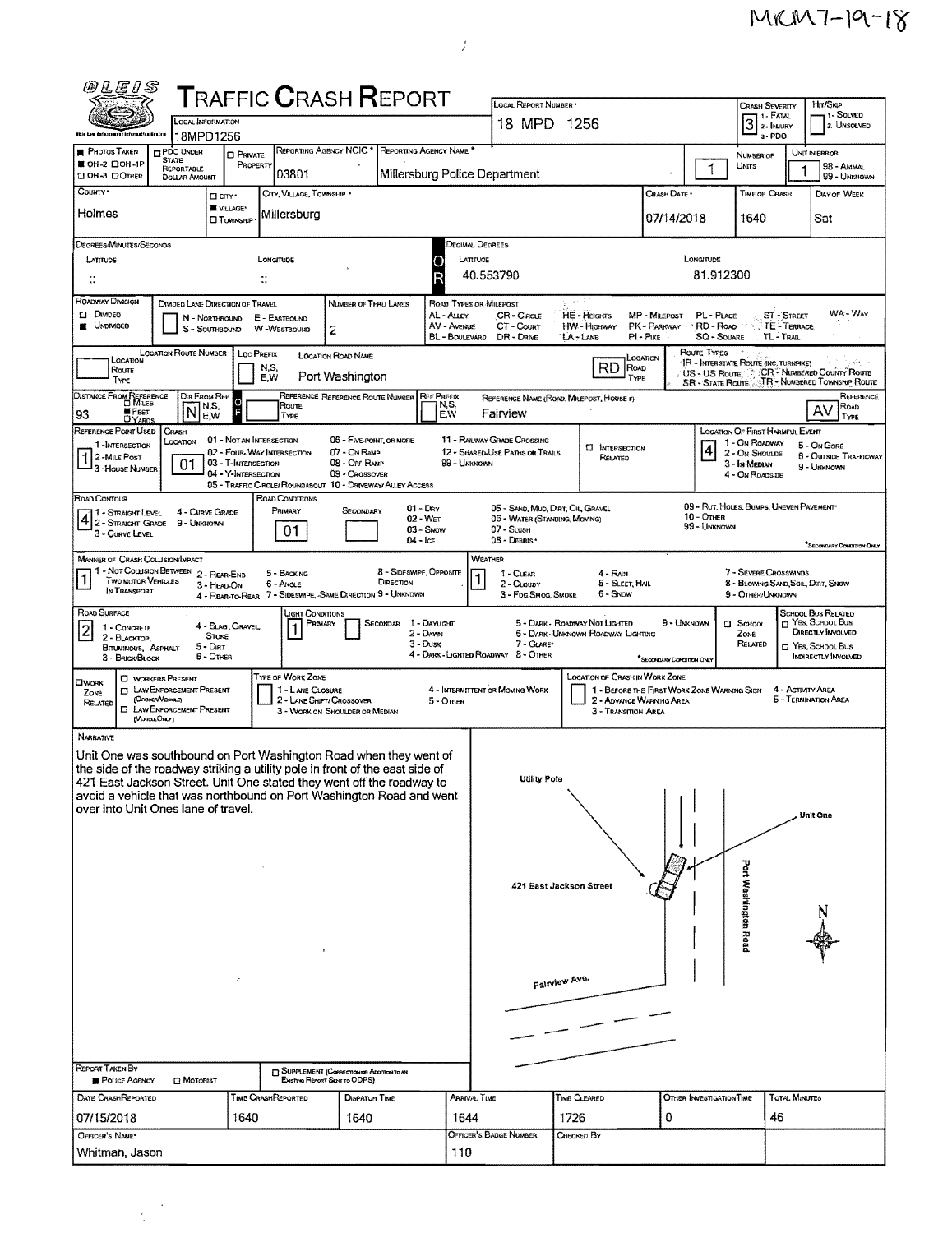|                                      | NIT                                                                          |                                                                          |                                                                                                |                                     |                                                               |                                                                                                | <b>LOCAL REPORT NUMBER</b>                        |                              |                                                                                                                             |  |  |
|--------------------------------------|------------------------------------------------------------------------------|--------------------------------------------------------------------------|------------------------------------------------------------------------------------------------|-------------------------------------|---------------------------------------------------------------|------------------------------------------------------------------------------------------------|---------------------------------------------------|------------------------------|-----------------------------------------------------------------------------------------------------------------------------|--|--|
|                                      |                                                                              |                                                                          |                                                                                                |                                     |                                                               |                                                                                                | 18 MPD 1256                                       |                              |                                                                                                                             |  |  |
|                                      |                                                                              | OWNER NAME: LAST, FIRST, MIDDLE ( C SAME AS DRIVER )                     |                                                                                                |                                     |                                                               | OWNER PHONE NUMBER                                                                             |                                                   | DAMAGE SCALE                 | DAMAGE AREA                                                                                                                 |  |  |
| <b>UNT NUMBER</b>                    | Curren, Tyler, J                                                             |                                                                          |                                                                                                |                                     |                                                               |                                                                                                |                                                   |                              | FRONT                                                                                                                       |  |  |
| OWNER ADDRESS: CITY, STATE, ZIP      |                                                                              | <b>OSAME AS DRIVER</b> )                                                 |                                                                                                |                                     | 330-763-3684                                                  |                                                                                                | 4                                                 |                              |                                                                                                                             |  |  |
|                                      |                                                                              |                                                                          |                                                                                                |                                     |                                                               |                                                                                                |                                                   | 1 - None                     | σ                                                                                                                           |  |  |
|                                      | 192 NORTHERN DR, Millersburg, OH, 44654                                      |                                                                          |                                                                                                |                                     |                                                               | # Occupants                                                                                    |                                                   | 2 - MINOR                    |                                                                                                                             |  |  |
|                                      | LP STATE LICENSE PLATE NUMBER                                                |                                                                          | <b>VEHICLE IDENTIFICATION NUMBER</b>                                                           |                                     |                                                               |                                                                                                |                                                   |                              |                                                                                                                             |  |  |
| OН                                   | HIF4820                                                                      |                                                                          | 1GCHK29225E165460                                                                              |                                     |                                                               |                                                                                                |                                                   | 3 - FUNCTIONAL               | $\Box$<br>а                                                                                                                 |  |  |
| <b>VEHICLE YEAR</b>                  | <b>VEHICLE MAKE</b>                                                          |                                                                          | <b>VEHICLE MODEL</b>                                                                           |                                     |                                                               | <b>VEHICLE COLOR</b>                                                                           |                                                   | 4 - DISABLING                |                                                                                                                             |  |  |
| 2005                                 | Chevrolet<br>Insurance Company                                               |                                                                          | Silverado K2500 - SK2<br>POLICY NUMBER                                                         |                                     | SIL                                                           |                                                                                                |                                                   |                              | σ                                                                                                                           |  |  |
| <b>PROOF OF</b><br><b>INSURANCE</b>  |                                                                              |                                                                          |                                                                                                | Towed By                            |                                                               |                                                                                                |                                                   | 9 - UNKNOWN                  | $\Box$                                                                                                                      |  |  |
| SHOWN                                | Progressive                                                                  |                                                                          | 46268978                                                                                       |                                     | <b>Bully Dawgs</b>                                            |                                                                                                |                                                   |                              | RFA                                                                                                                         |  |  |
|                                      | Carrier Name, Address, City, State, Zip                                      |                                                                          |                                                                                                |                                     |                                                               |                                                                                                |                                                   |                              | <b>CARRIER PHONE</b>                                                                                                        |  |  |
| <b>US DOT</b>                        |                                                                              | VEHICLE WEIGHT GVWR/GCWR                                                 | CARGO BODY TYPE                                                                                |                                     |                                                               |                                                                                                | <b>TRAFFICWAY DESCRIPTION</b>                     |                              |                                                                                                                             |  |  |
|                                      |                                                                              | 1 - LESS THAN OR EQUAL TO 10K LBS                                        | 01 - No CARGO BODY TYPE/NOT APPLICABL 09 - POLE<br>01<br>02 - Bus/Van (9-15 Seats, Inc Driver) |                                     | 10 - CARGO TANK                                               |                                                                                                | 1 - Two-Way, Not Divided                          |                              |                                                                                                                             |  |  |
| HM PLACARD ID NO.                    |                                                                              | 2 - 10,001 To 26,000 k Las<br>3 - MORE THAN 26,000K LBS.                 | 03 - Bus (16+ SEATS, INC DRIVER)<br>04 - VEHICLE TOWING ANOTHER VEHICLE                        |                                     | 11 - FLAT BED                                                 |                                                                                                |                                                   |                              | 1 2 - T WO-WAY, NOT DIVIDED, CONTINUOUS LEFT TURN LANE<br>3 - T WO-WAY, DIVIDED, UNPROTECTED (PAINTED OR GRASS >4FT.) MEDIA |  |  |
|                                      |                                                                              |                                                                          | 05 - Locang                                                                                    | 12 - DumP                           | 13 - CONCRETE MIXER                                           |                                                                                                | 5 - ONE-WAY TRAFFICWAY                            |                              | 4 - Two-Way, DIMDED, POSITIVE MEDIANBARRIER                                                                                 |  |  |
|                                      | <b>HM CLASS</b><br>$R$ ELATED                                                | <b>HAZARDOUS MATERIAL</b>                                                | 06 - INTERMODAL CONTAINER CHASIS<br>07 - CARGO VAN ENCLOSED BOX                                |                                     | 14 - Auto Transporter<br>15 - GARBAGE / REFUSE                | <b>D</b> HIT / SKIP UNIT                                                                       |                                                   |                              |                                                                                                                             |  |  |
|                                      | NUMBER                                                                       |                                                                          | 08 - GRAIN, CHIPS, GRAVEL                                                                      |                                     | 99 - OTHER/UNKNOWN                                            |                                                                                                |                                                   |                              |                                                                                                                             |  |  |
|                                      | NON-MOTORIST LOCATION PRIOR TO IMPACT<br>01 - INTERSECTION - MARKED CROSSWAL | Type of Use                                                              | UNIT TYPE                                                                                      |                                     |                                                               |                                                                                                |                                                   |                              | PASSENGER VEHICLES (LESS THAN 9 PASSENGERS MEDIHEAVY TRUCKS OR COMBO UNITS > 10KLBS BUS/VAWLIMD(9 OR MORE INCLUDING DRIVER) |  |  |
|                                      | 02 - INTERSECTION - NO CROSSWALK                                             | 1                                                                        | 07<br>01 - Sun-Compact                                                                         |                                     |                                                               |                                                                                                |                                                   |                              | 13 - SINGLE UNIT TRUCK OR VAN 2AXLE, 6 TIRES 21 - BUS/VAN (9-15 SEATS, INC DAVER)                                           |  |  |
|                                      | 03 - INTERSECTION OTHER<br>04 - MIDBLOCK - MARKEO CROSSWALK                  | 1 - PERSONAL                                                             | 02 - COMPACT<br>99 - UNKNOWN 03 - MID SIZE                                                     |                                     |                                                               | 14 - SINGLE UNIT TRUCK; 3+ AXLES                                                               |                                                   |                              | 22 - Bus (16+ Seats, Ive Driver)<br>NON-MOTORIST                                                                            |  |  |
|                                      | 05 - TRAVEL LANE - OTHER LOCATION<br>06 - BICYCLE LANE                       | 2 - COMMERCIAL                                                           | OR HIT/SKIP<br>04 - Full Size<br>05 - MINIVAN                                                  |                                     |                                                               | 15 - SINGLE UNIT TRUCK / TRAILER<br>16 - TRUCK/TRACTOR (BOBTAIL)                               |                                                   |                              | 23 - ANIMAL WITH RIDER                                                                                                      |  |  |
|                                      | 07 - SHOULDER/ROADSIDE<br>08 - SIDEWALK                                      | 3 - GOVERNMENT                                                           | 06 - Sport UTILITY VEHICLE                                                                     |                                     |                                                               | 17 - TRACTOR/SEMI-TRAILER<br>18 - Tractor/Double                                               |                                                   |                              | 24 - ANIMAL WITH BUGGY, WAGON, SURREY<br>25 - BICYCLE/PEDACYCLIST                                                           |  |  |
|                                      | 09 - MEDIAN CROSSING ISLAND                                                  | <b>DIN EMERGENCY</b>                                                     | 07 - PICKUP<br>08 - Van                                                                        |                                     |                                                               | <b>19 - TRACTOR/TRIPLES</b><br>20 - OTHER MEDIHEAVY VEHICLE                                    |                                                   |                              | 26 - PEDESTRIAN SKATER<br>27 - OTHER NON-MOTORIST                                                                           |  |  |
|                                      | 10 - DRIVE WAY ACCESS<br>11 - SHARED-USE PATH OR TRAIL                       | RESPONSE                                                                 | 09 - MOTORCYCLE<br>10 - MOTORIZED BICYCLE                                                      |                                     |                                                               |                                                                                                |                                                   |                              |                                                                                                                             |  |  |
|                                      | 12 - NON-TRAFFICWAY AREA<br>99 - OTHER/UNKNOWN                               |                                                                          | 11 - SNOWMOBILE/ATV<br>12 - OTHER PASSENGER VEHICLE                                            |                                     |                                                               | HAS HM PLACARD                                                                                 |                                                   |                              |                                                                                                                             |  |  |
| SPECIAL FUNCTION 01 - NONE           |                                                                              | 09 - AMBULANCE                                                           | 17 - FARM VEHICLE                                                                              | MOST DAMAGED AREA                   |                                                               |                                                                                                |                                                   |                              | Астюм                                                                                                                       |  |  |
| 01                                   | $02 - T_Ax1$<br>03 - RENTAL TRUCK (OVER 10K LBS)                             | $10 -$ Fire<br>11 - HIGHWAY/MAINTENANCE                                  | 18 - FARM EQUIPMENT<br>19 Мотовноме                                                            | 03                                  | $01 - None$<br>02 - CENTER FRONT                              | 08 - LEFT SIDE<br>09 - LEFT FRONT                                                              |                                                   | 99 - UNKNOWN                 | 1 - Non-Contact<br>3 2 - Non-Contact                                                                                        |  |  |
|                                      | 05 - Bus - Transit                                                           | 04 - Bus - SCHOOL (PUBLIC OR PRIVATE) 12 - MILITARY                      | 20 - Gour CART<br>21 - TRAIN                                                                   |                                     | 03 - Right Front                                              | 10 - Top and Windows                                                                           |                                                   |                              | 3 - STRIKING                                                                                                                |  |  |
|                                      | 06 - Bus - Charter                                                           | 13 - Pouce<br>14 - Pusuc Utiuty                                          | 22 - OTHER (EXPLANDINARRATIVE)                                                                 | <b>IMPACT ARE 04 - RIGHT SIDE</b>   | 05 - RIGHT REAR                                               | 11 - UNDERCARRIAGE<br>12 - LOAD/TRAILER                                                        |                                                   |                              | 4 - STRUCK<br>5 - STRIKING/STRUCK                                                                                           |  |  |
|                                      | 07 - Bus SHUTTLE<br>08 - Bus - Other                                         | 15 - OTHER GOVERNMENT<br>16 - CONSTRUCTION EOIP.                         |                                                                                                | 03                                  | 06 - REAR CENTER<br>07 - LEFT REAR                            | 14 - OTHER                                                                                     | 13 - TOTAL (ALL AREAS)                            |                              | 9 - UNKNOWN                                                                                                                 |  |  |
| PRE- CRASH ACTIONS                   |                                                                              |                                                                          |                                                                                                |                                     |                                                               |                                                                                                |                                                   |                              |                                                                                                                             |  |  |
| 01.                                  | MOTORIST                                                                     |                                                                          |                                                                                                |                                     | Non-Motorist                                                  |                                                                                                |                                                   |                              |                                                                                                                             |  |  |
|                                      | 01 - STRAIGHT AHEAD<br>02 - BACKING                                          | 07 - MAKING U-TURN<br>08 - ENTERING TRAFFIC LANE                         | 13 - NEGOTIATING A CURVE<br>14 - OTHER MOTORIST ACTIO                                          |                                     |                                                               | 15 - ENTERING OR CROSSING SPECIFIED LOCATIO<br>16 - WALKING RUNNING, JOGGING, PLAYING, CYCLING |                                                   |                              | 21 - OTHER NON-MOTORIST ACTION                                                                                              |  |  |
| 99 - Unknown                         | 03 - CHANGING LANES<br>04 - OVERTAKING/PASSING                               | 09 - LEAVING TRAFFIC LANE<br>10 - PARKED                                 |                                                                                                |                                     | 17 - WORKING<br>18 - Pushing Vehicle                          |                                                                                                |                                                   |                              |                                                                                                                             |  |  |
|                                      | 05 - MAKING RIGHT TURN<br>06 - MAKING LEFT TURN                              |                                                                          | 11 - SLOWING OR STOPPED IN TRAFFIC                                                             |                                     | 20 - STANDING                                                 | 19 - APPROACHING OR LEAVING VEHICLE                                                            |                                                   |                              |                                                                                                                             |  |  |
|                                      |                                                                              | 12 - DRIVERLESS                                                          |                                                                                                |                                     |                                                               |                                                                                                |                                                   |                              |                                                                                                                             |  |  |
| Contributing Circumstance<br>PRIMARY | MOTORIST                                                                     |                                                                          |                                                                                                | Non-Motorist                        |                                                               |                                                                                                |                                                   | Vehicle Defects              | 01 - TURN SIGNALS                                                                                                           |  |  |
| 17                                   | 01 - None<br>02 - FALURE TO YIELD                                            |                                                                          | 11 - IMPROPER BACKING<br>12 - IMPROPER START FROM PARKED POSITION                              | 22 - None                           | 23 - IMPROPER CROSSING                                        |                                                                                                |                                                   |                              | 02 - HEAD LAMPS<br>03 - TAIL LAMPS                                                                                          |  |  |
|                                      | 03 - RAN RED LIGHT<br>04 - RAN STOP SIGN                                     |                                                                          | 13 - Stopped or Parked LLEGALLY<br>14 - OPERATING VEHICLE IN NEGLIGENT MANNER                  | 24 - DARTING                        | 25 - LYING AND/OR LLEGALLY IN ROADWAY                         |                                                                                                |                                                   |                              | 04 - BRAKES                                                                                                                 |  |  |
| SECONDARY                            | 05 - Excesoed Speed Limit<br>06 - UNSAFE SPEED                               |                                                                          | 15 - SWERING TO AVOID (DUE TO EXTERNAL CONDITIONS)                                             |                                     | 26 - FALURE TO YIELD RIGHT OF WAY                             |                                                                                                |                                                   |                              | 05 - STEERING<br>06 - TIRE BLOWOUT                                                                                          |  |  |
|                                      | 07 - IMPROPER TURN                                                           |                                                                          | 16 - WRONG SIDE/WRONG WAY<br>17 - FALURE TO CONTROL                                            | 28 - INATTENTIVE                    | 27 - NOT VISIBLE (DARK CLOTHING)                              |                                                                                                |                                                   |                              | 07 - WORN OR SLICK TIRES<br>08 - TRAILER EQUIPMENT DEFECTIVE                                                                |  |  |
|                                      | 08 - LEFT OF CENTER<br>09 - FOLLOWED TOO CLOSELY/ACDA                        |                                                                          | <b>18 - Vision OBSTRUCTION</b><br>19 - OPERATING DEFECTIVE EQUIPMENT                           |                                     | 29 - FAILURE TO OBEY TRAFFIC SIGNS<br>/SIGNALS/OFFICER        |                                                                                                |                                                   |                              | 09 - MOTOR TROUBLE<br>10 - DISABLED FROM PRIOR ACCIDENT                                                                     |  |  |
| 99 - UNKNOWN                         | 10 - IMPROPER LANE CHANGE<br><b>/PASSING/OFF ROAD</b>                        |                                                                          | 20 - LOAD SHIFTING/FALLING/SPILLING<br>21 - OTHER IMPROPER ACTION                              |                                     | 30 - WRONG SIDE OF THE ROAD<br>31 - OTHER NON-MOTORIST ACTION |                                                                                                |                                                   |                              | 11 - OTHER DEFECTS                                                                                                          |  |  |
|                                      |                                                                              |                                                                          |                                                                                                |                                     |                                                               |                                                                                                |                                                   |                              |                                                                                                                             |  |  |
| <b>SEQUENCE OF EVENTS</b>            |                                                                              | 6                                                                        | NON-COLLISION EVENTS<br>01 - OVERTURN/ROLLOVER                                                 |                                     | 06 - EQUIPMENT FAILURE                                        |                                                                                                | 10 - Cross Median                                 |                              |                                                                                                                             |  |  |
| 08<br>FIRST                          | 40<br>Most                                                                   |                                                                          | 02 - FIRE/EXPLOSION<br>03 - IMMERSION                                                          |                                     | (BLOWN TIRE, BRAKE FAILURE, ETC)<br>07 - SEPARATION OF UNITS  |                                                                                                | 11 - Cross CENTER LINE                            | OPPOSITE DIRECTION OF TRAVEL |                                                                                                                             |  |  |
| $\vert$ 1<br>HARMFUL                 | HARMFUL <sup>1</sup>                                                         | 99 - UNKNOWN                                                             | 04 - JACKKNIFE<br>05 - CARGO/EQUIPMENT LOSS OR SHIFT 09 - RAN OFF ROAD LEFT                    |                                     | 08 - RAN OFF ROAD RIGHT                                       |                                                                                                | 12 - DOWNHILL RUNAWAY<br>13 - OTHER NON-COLLISION |                              |                                                                                                                             |  |  |
| EVENT                                | <b>EVENT</b>                                                                 |                                                                          | COLLISION WITH FIXED, OBJECT                                                                   |                                     |                                                               |                                                                                                |                                                   |                              |                                                                                                                             |  |  |
|                                      | COLLISION WITH PERSON, VEHICLE OR OBJECT NOT FIXED                           |                                                                          | 25 - IMPACT ATTENUATOR/CRASH CUSHION 3 - MEDIAN CABLE BARRIER                                  |                                     |                                                               |                                                                                                | 41 - OTHER POST, POLE                             |                              | $48 - TREF$                                                                                                                 |  |  |
| 14 - PEDESTRIAN<br>15 - PEDALCYCLE   |                                                                              | 21 - PARKED MOTOR VEHICLE<br>22 - WORK ZONE MAINTENANCE EQUIPMENT        | 26 - BRIDGE OVERHEAD STRUCTURE<br>27 - BRIDGE PIER OR ABUTMENT                                 |                                     | 34 - MEDIAN GUARDRAIL BARRIER<br>35 - MEDIAN CONCRETE BARRIER |                                                                                                | OR SUPPORT<br>42 - CULVERT                        |                              | 49 - FIRE HYDRANT<br>50 - WORK ZONE MAINTENANCE                                                                             |  |  |
| 17 - Animal - Farm                   | 16 - RAILWAY VEHICLE (TRAIN, ENGINE)                                         | 23 - STRUCK BY FALLING, SHIFTING CARGO<br>OR ANYTHING SET IN MOTION BY A | 28 - BRIDGE PARAPET<br>29 - BRIDGE RAIL                                                        |                                     | 36 - MEDIAN OTHER BARRIER<br>37 - TRAFFIC SIGN POST           |                                                                                                | 43 - Curs<br>44 - Олсн                            |                              | <b>EQUIPMENT</b><br>51 - WALL BUILDING, TUNNEL                                                                              |  |  |
| 18 - Animal - Deer                   |                                                                              | <b>MOTOR VEHICLE</b>                                                     | 30 - GUARORAIL FACE                                                                            |                                     | 38 - Overhead Sign Post                                       |                                                                                                | 45 - EMBANKMENT                                   |                              | 52 - OTHER FIXED OBJECT                                                                                                     |  |  |
| 19 - ANIMAL OTHER                    | 20 - MOTOR VEHICLE IN TRANSPORT                                              | 24 - OTHER MOVABLE OBJECT                                                | 31 - GUARDRAILEND<br>32 - PORTABLE BARRIER                                                     |                                     | 39 - LIGHT/LUMINARIES SUPPORT<br>40 - UTILITY POLE            |                                                                                                | 46 - FENCE<br>47 - MAILBOX                        |                              |                                                                                                                             |  |  |
|                                      |                                                                              |                                                                          |                                                                                                |                                     |                                                               | UNIT DIRECTION                                                                                 |                                                   |                              |                                                                                                                             |  |  |
| UNIT SPEED                           | POSTED SPEED                                                                 | <b>TRAFFIC CONTROL</b>                                                   |                                                                                                |                                     |                                                               |                                                                                                |                                                   |                              |                                                                                                                             |  |  |
| 20                                   | 35                                                                           | 01 - No CONTROLS<br>01                                                   | 07 - RAILROAD CROSSBUCKS                                                                       | 13 - Crosswalk LINES                |                                                               | FROM                                                                                           | То                                                | 1 - North<br>2 - South       | 5 - NORTHEAST<br>9 - UNKNOWN<br>6 - Northwest                                                                               |  |  |
|                                      |                                                                              | 02 - S TOP SIGN<br>03 - YIELD SIGN                                       | 08 - RAILROAD FLASHERS<br>09 - RAILROAD GATES                                                  | 14 - WALK/DON'T WALK<br>15 - O THER |                                                               |                                                                                                | l2                                                | 3 - East<br>4 - WEST         | 7 - SOUTHEAST<br>8 - Southwest                                                                                              |  |  |
| <b>O</b> STATED<br><b>ESTIMATED</b>  |                                                                              | 04 - Traffic Signal<br>05 - TRAFFIC FLASHERS<br>06 - School Zone         | 10 - Costruction Barricade<br>11 - PERSON (FLAGGER, OFFICER<br>12 - PAVEMENT MARKINGS          | 16 - Not Reported                   |                                                               |                                                                                                |                                                   |                              |                                                                                                                             |  |  |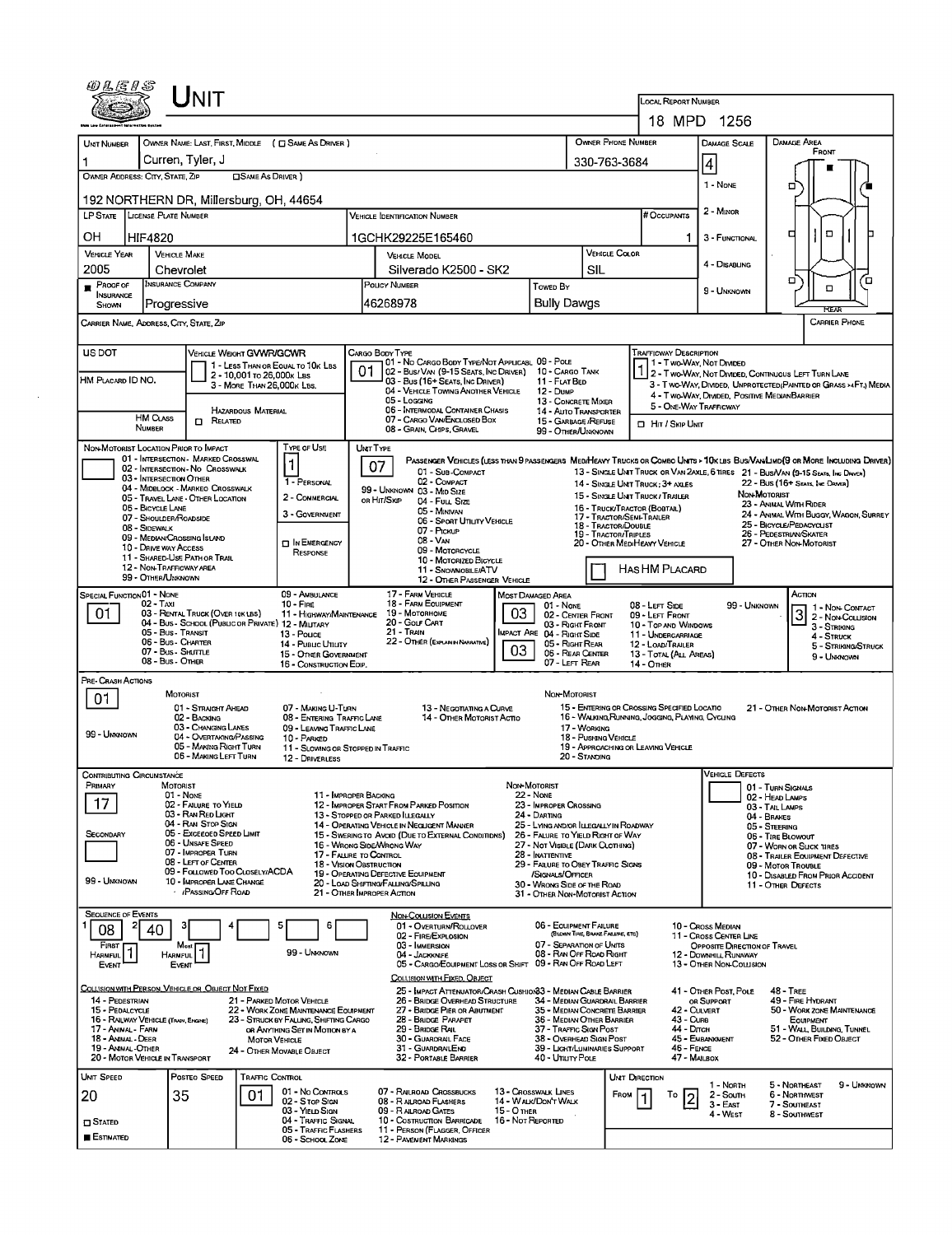| <i>@LEIS</i>                                                                                                                                                                                                                                                                                                                                                                                    |                                                                  |                                                                      |                 |                                                                  |                               |                                                      |                                                                                                                 |                                         |                                 |  |                                                                                                      |                                                   |               |                                                                                           |                                                           |                             |
|-------------------------------------------------------------------------------------------------------------------------------------------------------------------------------------------------------------------------------------------------------------------------------------------------------------------------------------------------------------------------------------------------|------------------------------------------------------------------|----------------------------------------------------------------------|-----------------|------------------------------------------------------------------|-------------------------------|------------------------------------------------------|-----------------------------------------------------------------------------------------------------------------|-----------------------------------------|---------------------------------|--|------------------------------------------------------------------------------------------------------|---------------------------------------------------|---------------|-------------------------------------------------------------------------------------------|-----------------------------------------------------------|-----------------------------|
|                                                                                                                                                                                                                                                                                                                                                                                                 | <b>MOTORIST / NON-MOTORIST / OCCUPANT</b>                        |                                                                      |                 |                                                                  |                               |                                                      |                                                                                                                 |                                         |                                 |  | LOCAL REPORT NUMBER<br>18 MPD 1256                                                                   |                                                   |               |                                                                                           |                                                           |                             |
|                                                                                                                                                                                                                                                                                                                                                                                                 | Unit Number   Name: Last, First, Middle                          |                                                                      |                 |                                                                  |                               |                                                      |                                                                                                                 |                                         |                                 |  | DATE OF BIRTH                                                                                        |                                                   |               | Age                                                                                       | GENDER                                                    | F - FEMALE                  |
|                                                                                                                                                                                                                                                                                                                                                                                                 | Curren, Tyler, J<br>ADDRESS, CITY, STATE, ZIP                    |                                                                      |                 |                                                                  |                               |                                                      |                                                                                                                 |                                         |                                 |  | 03/21/1980                                                                                           | CONTACT PHONE - INCLUDE AREA CODE                 |               | 38                                                                                        | lм                                                        | M - MALE                    |
| 192 NORTHERN DR, Millersburg, OH, 44654<br>330-763-3684                                                                                                                                                                                                                                                                                                                                         |                                                                  |                                                                      |                 |                                                                  |                               |                                                      |                                                                                                                 |                                         |                                 |  |                                                                                                      |                                                   |               |                                                                                           |                                                           |                             |
| NJURIES                                                                                                                                                                                                                                                                                                                                                                                         | INJURED TAKEN BY EMS AGENCY                                      |                                                                      |                 |                                                                  |                               |                                                      | MEDICAL FACILITY INJURED TAKEN TO                                                                               |                                         | <b>SAFETY EQUIPMENT USED</b>    |  | DOT COMPLIANT SEATING POSITION AIR BAG USAGE EJECTION TRAPPED<br>$\blacksquare$ MOTORCYCLE           |                                                   |               |                                                                                           |                                                           |                             |
| 1<br>OL STATE                                                                                                                                                                                                                                                                                                                                                                                   | OPERATOR LICENSE NUMBER                                          |                                                                      | OL Cuss         | No                                                               | <b>M/C</b>                    | CONDITION                                            | ALCOHOL/DRUG SUSPECTED ALCOHOL TEST STATUS ALCOHOL TEST TYPE ALCOHOL TEST VALUE DRUG TEST STATUS DRUG TEST TYPE | 04                                      |                                 |  | HELMET                                                                                               | 01                                                |               |                                                                                           |                                                           |                             |
| OН                                                                                                                                                                                                                                                                                                                                                                                              | RV079109                                                         |                                                                      | $\vert 4 \vert$ | <b>CIVALID</b><br>DŁ.                                            | lo <sub>Esp</sub>             |                                                      | 11                                                                                                              | 1                                       |                                 |  |                                                                                                      |                                                   |               |                                                                                           |                                                           |                             |
|                                                                                                                                                                                                                                                                                                                                                                                                 | OFFENSE CHARGED ( [ LOCAL CODE)                                  |                                                                      |                 | <b>OFFENSE DESCRIPTION</b>                                       |                               |                                                      |                                                                                                                 |                                         | <b>CITATION NUMBER</b>          |  |                                                                                                      |                                                   | <b>DEVICE</b> | HANDS-FREE                                                                                |                                                           | <b>DRIVER DISTRACTED BY</b> |
| UNIT NUMBER   NAME: LAST, FIRST, MIDDLE<br>DATE OF BIRTH                                                                                                                                                                                                                                                                                                                                        |                                                                  |                                                                      |                 |                                                                  |                               |                                                      |                                                                                                                 |                                         |                                 |  |                                                                                                      |                                                   | Useo          | AGE                                                                                       | GENDER                                                    |                             |
|                                                                                                                                                                                                                                                                                                                                                                                                 |                                                                  |                                                                      |                 |                                                                  |                               |                                                      |                                                                                                                 |                                         |                                 |  |                                                                                                      |                                                   |               | F - FEMALE<br>M - MALE                                                                    |                                                           |                             |
| ADDRESS, CITY, STATE, ZIP<br>CONTACT PHONE - INCLUDE AREA CODE                                                                                                                                                                                                                                                                                                                                  |                                                                  |                                                                      |                 |                                                                  |                               |                                                      |                                                                                                                 |                                         |                                 |  |                                                                                                      |                                                   |               |                                                                                           |                                                           |                             |
| INJURIES                                                                                                                                                                                                                                                                                                                                                                                        | INJURED TAKEN BY EMS AGENCY                                      |                                                                      |                 |                                                                  |                               |                                                      | MEDICAL FACILITY INJURED TAKEN TO                                                                               |                                         | <b>SAFETY EQUIPMENT USED</b>    |  | DOT COMPLIANT SEATING POSITION AVA BAG USAGE ELECTION TRAPPED                                        |                                                   |               |                                                                                           |                                                           |                             |
|                                                                                                                                                                                                                                                                                                                                                                                                 |                                                                  |                                                                      |                 |                                                                  |                               |                                                      |                                                                                                                 |                                         |                                 |  | MOTORCYCLE<br>HELMET                                                                                 |                                                   |               |                                                                                           |                                                           |                             |
| <b>OL STATE</b>                                                                                                                                                                                                                                                                                                                                                                                 | <b>OPERATOR LICENSE NUMBER</b>                                   |                                                                      | OL Cuss         | No<br>$\Box$ Vald<br>D.                                          | <b>M/C</b><br>$\Box$ $_{END}$ | CONDITION                                            | ALCOHOL/DRUG SUSPECTED ALCOHOL TEST STATUS ALCOHOL TEST TYPE ALCOHOL TEST VALUE DRUG TEST STATUS DRUG TEST TYPE |                                         |                                 |  |                                                                                                      |                                                   |               |                                                                                           |                                                           |                             |
| <b>OFFENSE DESCRIPTION</b><br>CITATION NUMBER<br><b>DRIVER DISTRACTED BY</b><br>OFFENSE CHARGED ( <b>IT LOCAL CODE</b> )<br>HANDS-FREE                                                                                                                                                                                                                                                          |                                                                  |                                                                      |                 |                                                                  |                               |                                                      |                                                                                                                 |                                         |                                 |  |                                                                                                      |                                                   |               |                                                                                           |                                                           |                             |
| <b>DEVICE</b><br>Useo                                                                                                                                                                                                                                                                                                                                                                           |                                                                  |                                                                      |                 |                                                                  |                               |                                                      |                                                                                                                 |                                         |                                 |  |                                                                                                      |                                                   |               |                                                                                           |                                                           |                             |
| Inuured Taken By<br><b>SAFETY EQUIPMENT USED</b><br>99 - LINKNOWN SAFETY EQUIPMENT<br><b>INJURIES</b><br>1 - No INJURY / NOME REPORTE<br>1 - NOT TRANSPORTED /<br>MOTORIST<br>NON-MOTORIST                                                                                                                                                                                                      |                                                                  |                                                                      |                 |                                                                  |                               |                                                      |                                                                                                                 |                                         |                                 |  |                                                                                                      |                                                   |               |                                                                                           |                                                           |                             |
| 2 - POSSIBLE<br>4 - INCAPACITATING                                                                                                                                                                                                                                                                                                                                                              | 3 - NON-INGAPACITATING                                           | TREATED AT SCENE<br>$2 - EMS$<br>3 - Pouce                           |                 |                                                                  |                               | 02 - SHOULDER BELT ONLY USED                         | 01 - NONE USED-VEHICLE OCCUPANT                                                                                 | 06 - Child Restraint System Rear Facing |                                 |  | 05 - CHILD RESTRAINT SYSTEM-FORWARD FACING                                                           | 109 - Nove Useo<br>10 - HELMET USED               |               |                                                                                           | <b>12 - REFLECTIVE COATING</b><br>13 - Ligenwa            |                             |
| $5 - FATAL$                                                                                                                                                                                                                                                                                                                                                                                     |                                                                  | $4 - \text{OMER}$<br>9 - Unignown                                    |                 |                                                                  |                               | 03 - LAP BELT ONLY USED                              | 04 - S HOULDER AND LAP BELT ONLY USED                                                                           | 07 - BOOSTER SEAT<br>08 - HELMET USED   |                                 |  |                                                                                                      | 11 - PROTECTIVE PADS USED<br>(ELBOWS, KNEEK, ETC) |               |                                                                                           | 14 - Опієв                                                |                             |
| SEATING POSITION                                                                                                                                                                                                                                                                                                                                                                                | 01 - FRONT - LEFT SIDE (MOTORCYCLE DRIVER)                       |                                                                      |                 |                                                                  |                               |                                                      |                                                                                                                 | 12 - PASSENGER IN UNENCLOSED CARGO AREA |                                 |  |                                                                                                      |                                                   |               | AIR BAG USAGE<br>1 - Not Deployed                                                         |                                                           |                             |
|                                                                                                                                                                                                                                                                                                                                                                                                 | 02 - FRONT - MIDDLE<br>03 - Front - Right Sing                   |                                                                      |                 | 08 - THIRD - MIDDLE<br>09 - Thirp - Right Side                   |                               | 07 - THIRD - LEFT SIDE (MOTORCYCLE SIDE CAR) -       |                                                                                                                 | 13 - TRAILING UNIT                      |                                 |  | 14 - RIDING ON VEHICLE EXTERIOR (NON-TRAILERS UNIT)                                                  |                                                   |               | 2 - DEPLOYED FRONT<br>3 - DEPLOYED SIDE                                                   |                                                           |                             |
| 04 - SECOND - LEFT SIDE (MOTORCYCLE PASSENGER)<br>4 - DEPLOYED BOTH FRONT/SIDE<br>10 - SLEEPER SECTION OF CAB (TRUDO)<br>15 - Non Motorist<br>05 - Secono - Mioble<br>11 - PASSENGER IN OTHER ENCLOSED CARGO AREA<br>5 - NOT APPLICABLE<br>$16 -$ OTHER<br>(NON-TRAILING UNIT SUCH AS A BUS, PECK-UP WITH CAP)<br>06 - SECOND - RIGHT SIDE<br>9 <sup>3</sup> Deployment Unknown<br>99 - UNKNOWN |                                                                  |                                                                      |                 |                                                                  |                               |                                                      |                                                                                                                 |                                         |                                 |  |                                                                                                      |                                                   |               |                                                                                           |                                                           |                             |
| EJECTION COMPLETE                                                                                                                                                                                                                                                                                                                                                                               | TRAPPED                                                          |                                                                      |                 | <b>OPERATOR LICENSE CLASS</b>                                    |                               |                                                      | <b>CONDITION</b>                                                                                                |                                         |                                 |  |                                                                                                      |                                                   |               | ALCOHOL/DRUG SUSPECTED                                                                    |                                                           |                             |
| 1 - Not EJECTED<br>2 - TOTALLY EJECTED                                                                                                                                                                                                                                                                                                                                                          |                                                                  | 1 - Not Trapped<br>2 - Extricated by                                 |                 | 1 + CLASS A<br>2 - CLASS B                                       |                               |                                                      | 1 - APPARENTLY NORMAL<br>2 - PHYSICAL IMPAIRMENT                                                                | : 38                                    |                                 |  | 5 - FELL ASLEEP, FAINTED, FATIGUE : . 1 - NONE<br>6 - Unicen THE INFLUENCE OF                        |                                                   |               | 2 - YES - ALCOHOL SUSPECTED                                                               |                                                           |                             |
| 3 - PARTIALLY EJECTED<br>4 - NOT APPUCABLE                                                                                                                                                                                                                                                                                                                                                      |                                                                  | <b>MECHANICAL MEANS</b><br>3 - EXTRICATED BY<br>NON-MECHANICAL MEANS |                 | 3 - CLASS C<br>4 - REGULAR CLASS (ORDISTOT)<br>5 = MC/Moped Only |                               |                                                      | 3 - EMOTION: (DEPRESSED, ANGRY, DISTURBE<br>4 - luvess - The                                                    |                                         |                                 |  | MEDICATIONS, DRUGS, ALCOHOL<br>7 - Other                                                             |                                                   |               | 3 - Yes Han Notlan Amen<br>4 - Yes-Drugs Suspected<br>5 - YES ALCOHOL AND DRUGS SUSPECTED |                                                           |                             |
| <b>SERVER SERVICE</b><br><b>ALCOHOL TEST STATUS</b>                                                                                                                                                                                                                                                                                                                                             |                                                                  |                                                                      |                 | ಇ ಸಂಪರ್ಕಾದ ವ<br>ALCOHOL:TEST TYPE                                |                               | ing ito di Kabupatèn Kabu<br><b>DRUG TEST STATUS</b> |                                                                                                                 |                                         | DRUG TEST TYPE                  |  | estre te provincia<br><b>DRIVER DISTRACTED BY</b>                                                    |                                                   |               |                                                                                           |                                                           |                             |
| 1 - NONE GIVEN<br>2 - Test Refused                                                                                                                                                                                                                                                                                                                                                              | 3 - TEST GIVEN, CONTAMINATED SAMPLE/UNUSABL                      |                                                                      |                 | 1 - Nove<br>$2 - B$ Loop<br>$3 -$ Urine                          |                               | 1 - NONE GIVEN<br>2 - Test Rerused                   | 3 - TEST GIVEN, CONTAMINATED SAMPLE/UNUSABL                                                                     |                                         | 1 - NONE<br>2-BLood<br>3. Unive |  | <b>1. No Distraction Reported</b><br>2 - PHONE<br>3 - TEXTING / EMAILING                             |                                                   |               |                                                                                           | 6 - Office Inside The Vehicle<br>7 - EXTERNAL DISTRACTION |                             |
|                                                                                                                                                                                                                                                                                                                                                                                                 | 4 - TEST GIVEN, RESULTS KNOWN<br>5 - TEST GIVEN, RESULTS UNKNOWN |                                                                      |                 | 4 - BREATH<br>5-Omen                                             |                               |                                                      | 4 - Test Given, Results Known<br>5 - Test Given, Results Unknown                                                |                                         | 4 - OTHER                       |  | 4 - ELCTRONIC COMMUNICATION DEVICE<br>5 - OTHER ELECTRONIC DEVICE<br>(NAVIGATION DEVICE, RADIO, DVD) |                                                   |               |                                                                                           |                                                           |                             |
|                                                                                                                                                                                                                                                                                                                                                                                                 | UNIT NUMBER NAME: LAST, FIRST, MIDDLE                            |                                                                      |                 |                                                                  |                               |                                                      |                                                                                                                 |                                         |                                 |  |                                                                                                      | DATE OF BIRTH                                     |               | Age                                                                                       | Gender                                                    | F - FEMALE                  |
|                                                                                                                                                                                                                                                                                                                                                                                                 | ADDRESS, CITY, STATE, ZIP                                        |                                                                      |                 |                                                                  |                               |                                                      |                                                                                                                 |                                         |                                 |  |                                                                                                      | CONTACT PHONE - INCLUDE AREA CODE                 |               |                                                                                           |                                                           | M - MALE                    |
|                                                                                                                                                                                                                                                                                                                                                                                                 |                                                                  |                                                                      |                 |                                                                  |                               |                                                      |                                                                                                                 |                                         |                                 |  |                                                                                                      |                                                   |               |                                                                                           |                                                           |                             |
| <b>NJURIES</b>                                                                                                                                                                                                                                                                                                                                                                                  | INJURED TAKEN BY EMS AGENCY                                      |                                                                      |                 |                                                                  |                               |                                                      | MEDICAL FACILITY INJURED TAKEN TO                                                                               |                                         | <b>SAFETY EQUIPMENT USED</b>    |  | DOT<br>COMPLIANT                                                                                     |                                                   |               | SEATING POSITION AR BAG USAGE EJECTION TRAPPED                                            |                                                           |                             |
| <b>UNT NUMBER</b>                                                                                                                                                                                                                                                                                                                                                                               | NAME: LAST, FIRST, MIDDLE                                        |                                                                      |                 |                                                                  |                               |                                                      |                                                                                                                 |                                         |                                 |  | MOTORCYCLE<br>HELMET                                                                                 | DATE OF BIRTH                                     |               |                                                                                           |                                                           |                             |
|                                                                                                                                                                                                                                                                                                                                                                                                 |                                                                  |                                                                      |                 |                                                                  |                               |                                                      |                                                                                                                 |                                         |                                 |  |                                                                                                      |                                                   |               | AGE                                                                                       | Gender                                                    | F - FEMALE<br>M - MALE      |
|                                                                                                                                                                                                                                                                                                                                                                                                 | ADDRESS, CITY, STATE, ZIP                                        |                                                                      |                 |                                                                  |                               |                                                      |                                                                                                                 |                                         |                                 |  |                                                                                                      | CONTACT PHONE - INCLUDE AREA CODE                 |               |                                                                                           |                                                           |                             |
| INJURIES                                                                                                                                                                                                                                                                                                                                                                                        | INJURED TAKEN BY                                                 | <b>EMS AGENCY</b>                                                    |                 |                                                                  |                               |                                                      | MEDICAL FACILITY INJURED TAKEN TO                                                                               |                                         | <b>SAFETY EQUIPMENT USED</b>    |  | DOT                                                                                                  |                                                   |               | SEATING POSITION AIR BAG USAGE EJECTION TRAPPED                                           |                                                           |                             |
|                                                                                                                                                                                                                                                                                                                                                                                                 |                                                                  |                                                                      |                 |                                                                  |                               |                                                      |                                                                                                                 |                                         |                                 |  | COMPLIANT<br>MOTORCYCLE<br>HELMET                                                                    |                                                   |               |                                                                                           |                                                           |                             |
|                                                                                                                                                                                                                                                                                                                                                                                                 |                                                                  |                                                                      |                 |                                                                  |                               |                                                      |                                                                                                                 |                                         |                                 |  |                                                                                                      |                                                   |               |                                                                                           |                                                           |                             |